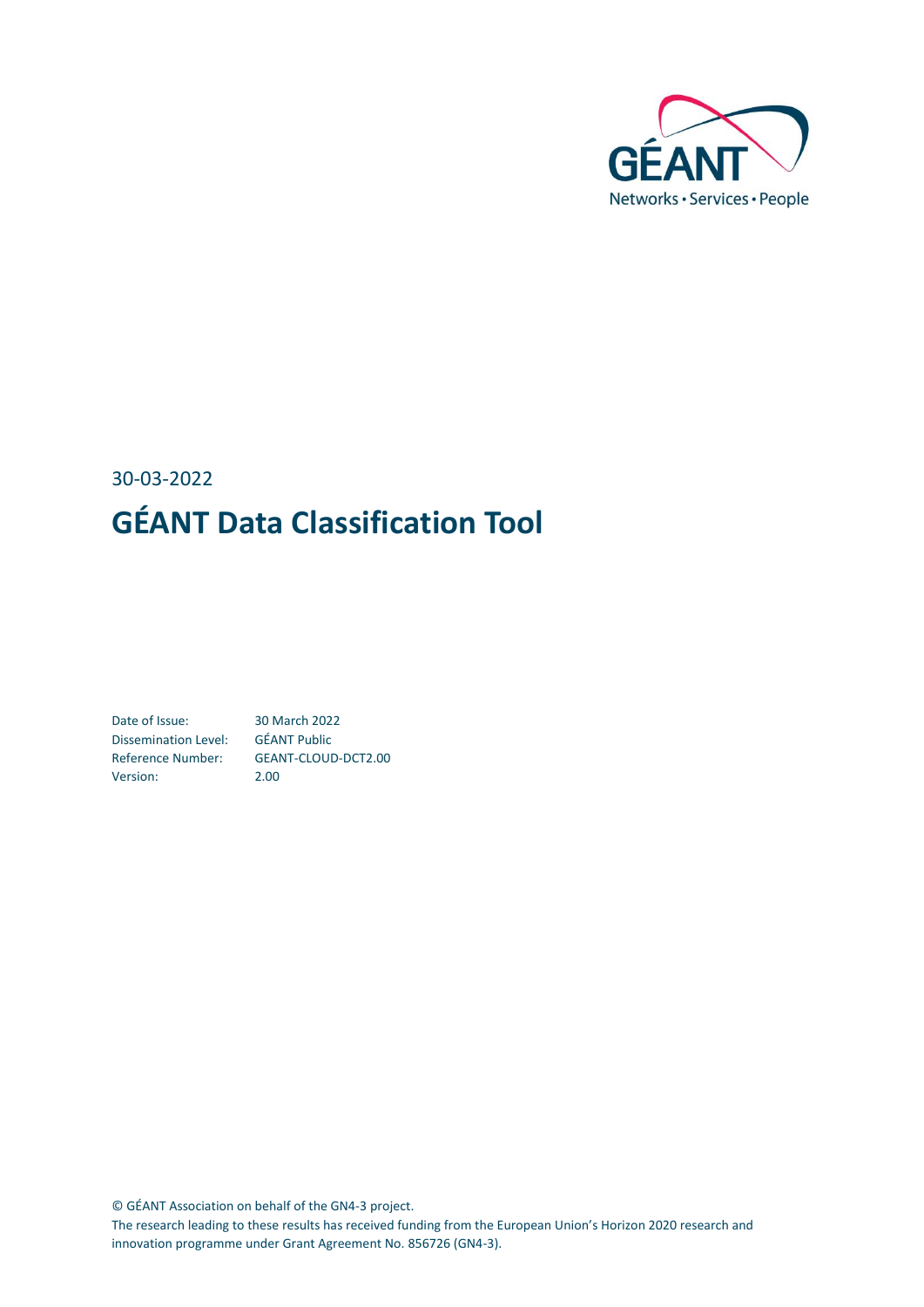

## **GÉANT Data Classification Tool**

The GÉANT Data Classification Tool has been created to help institutions that use cloud-based computation solutions assess data sensitivity, and criticality, to estimate the risks of placing data on the cloud. This is a critical component of General Data Protection Regulation (GDPR) compliance, and is an important indicator of whether data can, or should, be migrated to a cloud-based platform.

While the GÉANT framework agreements and cloud catalogue facilitate an easy and intuitive migration path, every institution must evaluate and assess its own data and make appropriate decisions.

In accordance with the GÉANT guidelines for information classification in higher education, and based on the adverse impact that data corruption may have on the institution's mission, service operations, finances or reputation, there are three levels of risk for data:

| Low<br><b>Risk</b>           | • Data for public use<br>• Loss of confidentiality, integrity, or availability of the data or system<br>has no significant impact |
|------------------------------|-----------------------------------------------------------------------------------------------------------------------------------|
| <b>Medium</b><br><b>Risk</b> | • Personal data<br>• Data is not generally available to the public<br>• Loss of the data could have a mildly adverse impact       |
| <b>High</b><br><b>Risk</b>   | · Sensitive personal data<br>• Confidential data<br>• Loss of the data could have a significant adverse impact                    |

The GÉANT Data Classification Tool is an easy way to assess the data a user is considering moving to or placing on cloud-based solutions. Data classification uses several metrics related to security, where each metric is divided into three or four classes indicating security levels or types of security treatment:

|                         | Open         |
|-------------------------|--------------|
| <b>Confidentiality</b>  | Restricted   |
|                         | Confidential |
|                         | Low          |
| <b>Integrity</b>        | Medium       |
|                         | High         |
|                         | Low          |
| <b>Accessibility</b>    | Medium       |
|                         | High         |
|                         | Temporary    |
|                         | Fixed        |
| <b>Storage Period</b>   | Variable     |
|                         | Permanent    |
|                         | Any          |
| <b>Storage Location</b> | EU, EEA      |
|                         | National     |
|                         | Low          |
| <b>Disposal Rules</b>   | Medium       |
|                         | High         |